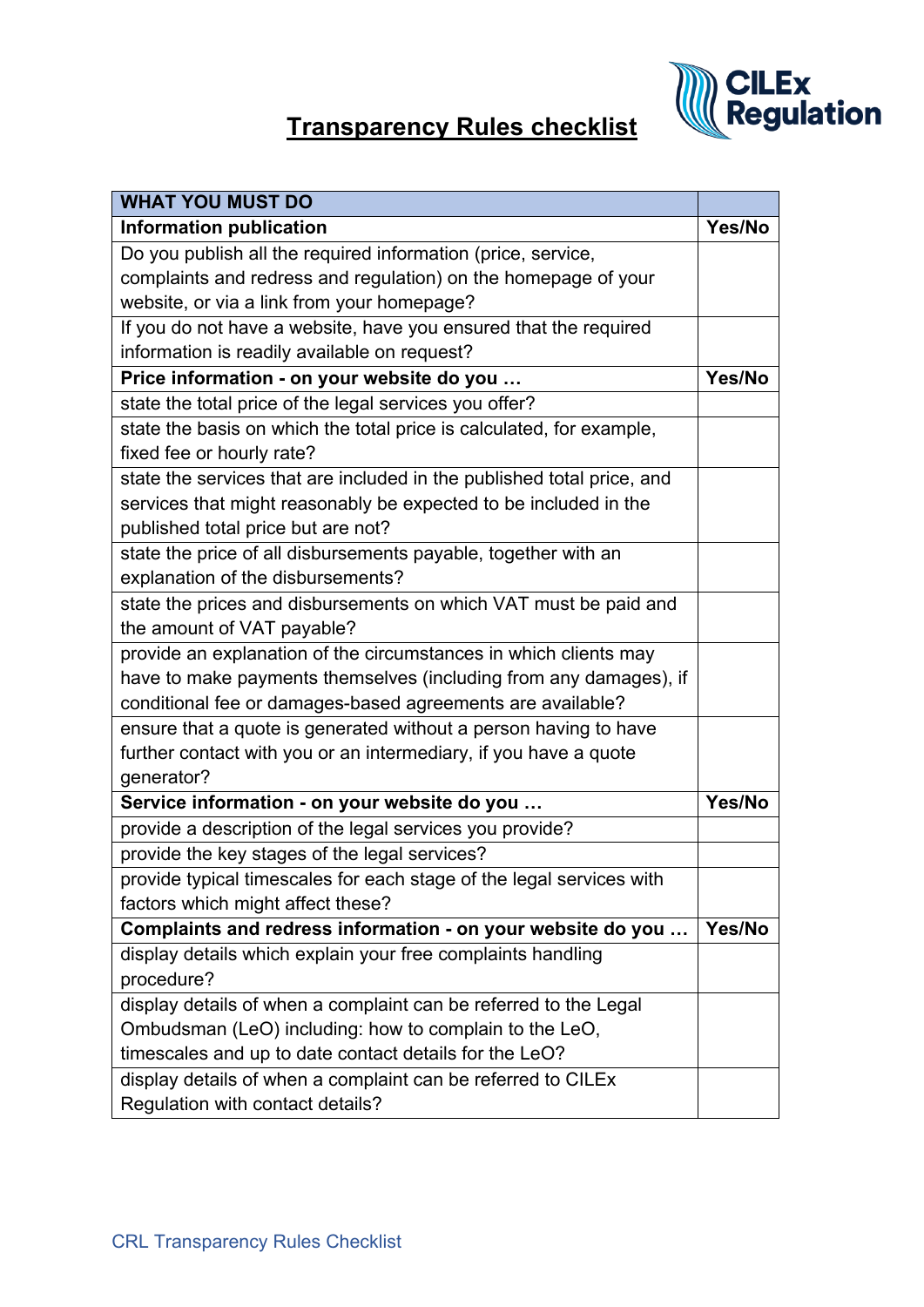| Regulatory information - on your website do you                         | Yes/No |
|-------------------------------------------------------------------------|--------|
| state that you are required to have PII which covers all legal services |        |
| provided by your firm and make clear which legal services are           |        |
| covered by your PII?                                                    |        |
| state which legal services you are authorised to provide?               |        |
| state which of the legal services you provide are covered by CILEx      |        |
| <b>Regulation's Compensation Arrangements?</b>                          |        |
| state which of the legal services you provide are not covered by        |        |
| <b>CILEx Regulation's Compensation Arrangements?</b>                    |        |
| display the wording "Authorised by CILEx Regulation for"                |        |
| Followed by the area of law in which you have been granted              |        |
| authorisation and your Authorisation number on the homepage?            |        |
| display the CILEx Regulation digital logo for the area(s) in which you  |        |
| are authorised to conduct legal services on the homepage?               |        |
| your letter headed paper and emails display the wording "Authorised     |        |
| by CILEx Regulation for" followed by the area of law in which you       |        |
| have been granted authorisation and your authorisation number?          |        |
| display your contact details?                                           |        |
|                                                                         |        |
| WHAT WE WOULD ENCOURAGE YOU TO DO                                       |        |
| Do you $\dots$                                                          | Yes/No |
| state what services can be purchased at an extra cost, if applicable?   |        |
| provide the required information in a format that is clear and easy for |        |
| consumers to find, understand and engage with?                          |        |
| use plain language and avoid legal jargon where possible, and if this   |        |
| is not possible, provide a plain language explanation?                  |        |
| comply with data protection legislation if you provide a quote          |        |
| generator and handle consumer data?                                     |        |
| link to reliable third-party websites, such as HMRC SDLT calculator,    |        |
| Home Office fees on GOV.UK so consumers can find information for        |        |
| their personal circumstances?                                           |        |
| provide information about the mix of staff carrying out work and their  |        |
| qualifications?                                                         |        |
| set out details of how you deliver your services (in person, email,     |        |
| updates)?                                                               |        |
| publish client reviews or link to a third-party platform that provides  |        |
| these?                                                                  |        |
| provide required information (price, service, complaints and redress    |        |
| and regulation) for the legal services you offer in addition to those   |        |
| set out in Annex A to the Transparency Rules.                           |        |
| consider the questions at Annex B of the Transparency Guidance if       |        |
| you provide a quote generator?                                          |        |
| use an accessible font size?                                            |        |